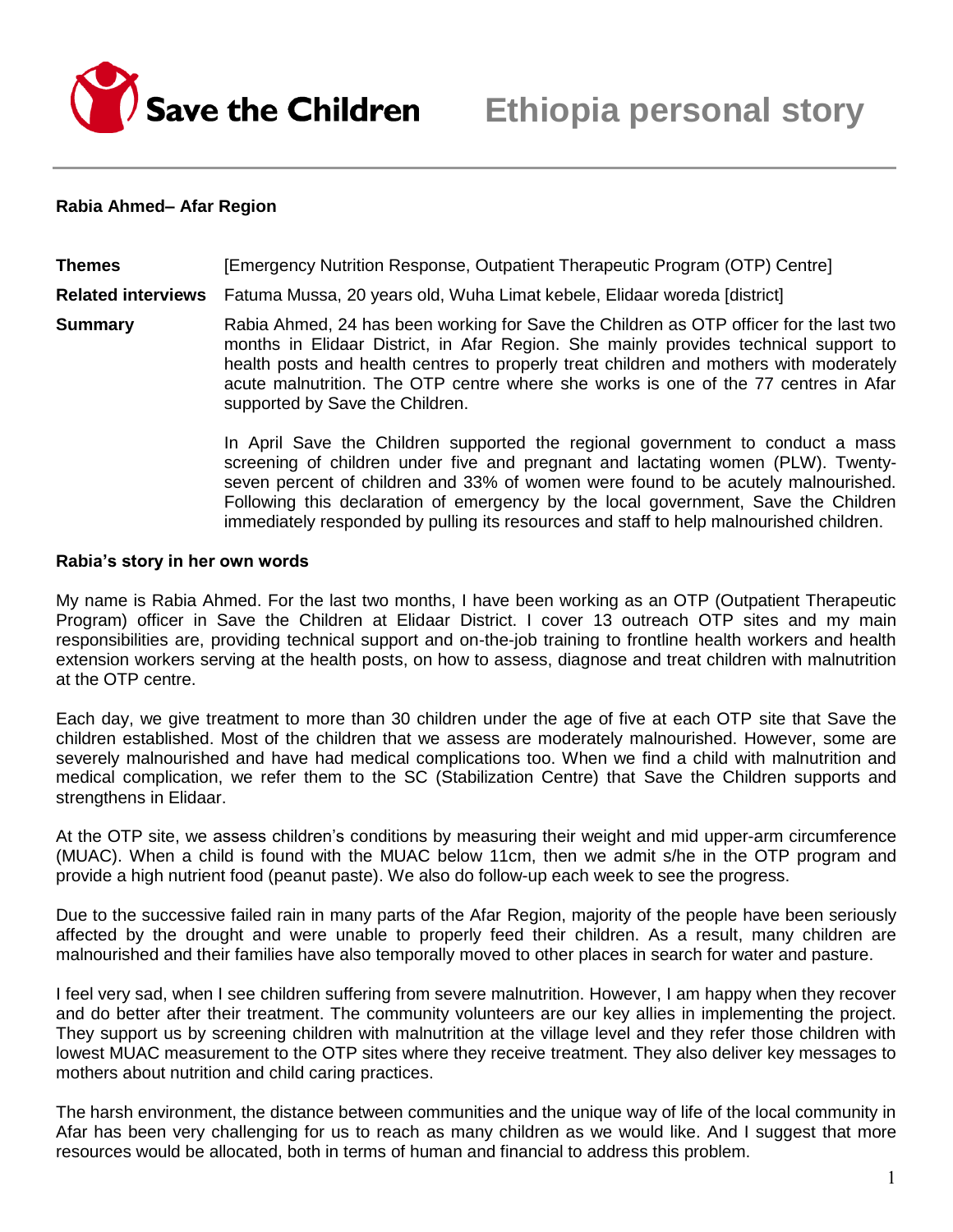

### **Interview conducted by Seifu Assegid during the recent communication assignment to Afar region in June, 2013**

# **Project background**

The two main rainy seasons in Afar are Karma and Sugum. Early cessation of the regular Karma (long) rains in late 2012 and disruption of Sugum (short) rains in March/April 2013 resulted in critical water shortage, very poor pasture, low livestock and agricultural production and irregular migration, severely affecting the food security and livelihood status of the communities. The major affected areas are in Zones One and Two which are located in the northern and north-eastern parts of the region. Five woredas (Afdera, Erebti, Kori, Bidu and Elidaar) have been prioritised by the regional government as suffering from critical water shortage and food insecurity.Save the Children have on-going programmes in Water, Sanitation and Hygiene (WASH), livelihoods, Disaster Risk Reduction (DRR), nutrition, health and education in Afar.

An emergency nutrition programme funded by HRF started in April, 2013 in six hotspot woredas. OTP is delivered in conjunction with government health workers and Supplementary Feeding Program (SFP) is delivered directly by Save the Children. So far 1,204 severely malnourished children have been admitted to OTP sites and 40 cases transferred to the stabilization centres and received treatment. A total of 4,325 moderately malnourished children and 4,428 PLWs have been admitted to the SFP.

Drought has become a frequent and persistent phenomenon in the Afar Region causing serious impairments in livestock production, the main source of livelihoods for pastoralists. In the past 10 years the region has been hit by three severe droughts — in 2002/03, in 2004/05, in 2007 and now this latest drought. Many fear that this will continue to further deteriorate the condition of the Afar people and worsen their abilities to recover from these continuous shocks. The situation requires a large-scale response within the next three months to overcome and prevent further immediate casualties in terms of both human and livestock lives. The Afar Region requires long-term investment to reduce the impact of further droughts and provide sustainable water resources to communities. Save the Children has responded to this crisis by providing water trucking to the affected regions over the last month, and aims to do so until August when it is hoped the rains will come. Save the Children is also working with partners such as UNICEF to support the sustainable development of water resources in this area, and reduce communities' dependence on trucked water.

## **Location Background**

Afar region, situated in the North Eastern part of Ethiopia with a population of 1.4m, is a drought prone area which suffers from chronic water shortages. The majority of Afar people are pastoralists (90%) or agropastoralists (10%) who rely on livestock rearing and rain fed agriculture for their diet and livelihoods.

Basic service provision in the pastoral areas of Ethiopia has historically been problematic, with less than onefifth of pastoral communities in Ethiopia having access to basic social services such as health care and education; Afar is no exception. In Afar, there are shortages of trained health staff at all levels as well as a basic lack of infrastructure — the fact that there are only 39 health centres and 4 referral hospitals in the whole region (96,707 square kilometres) means families have to cover vast distances by foot to reach lifesaving care.